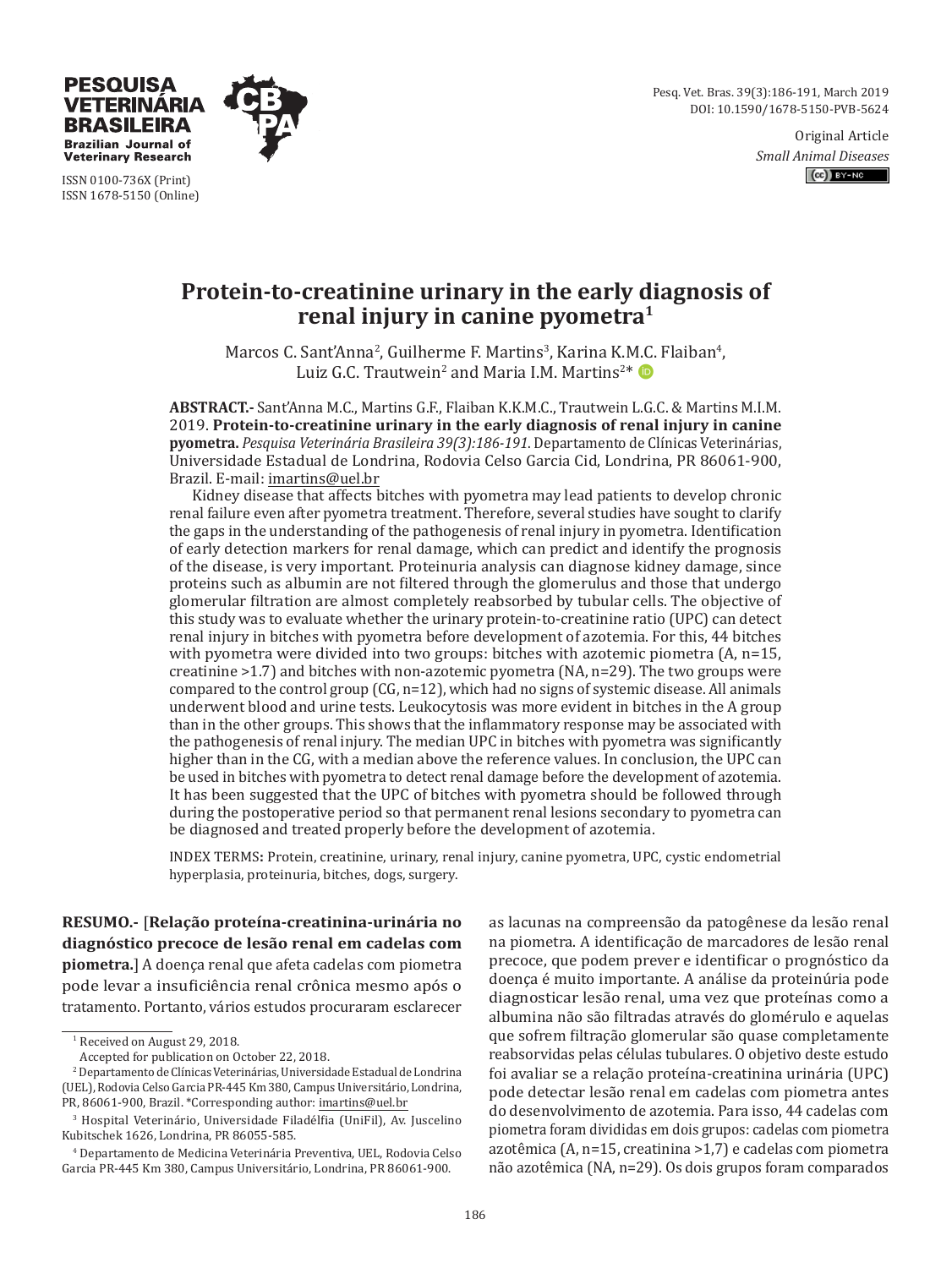ao grupo controle (CG, n=12), que não apresentaram sinais de doença sistêmica. Todos os animais foram submetidos a exames de sangue e urina. A leucocitose foi mais evidente nas cadelas do grupo A do que nos outros grupos. Isso mostra que a resposta inflamatória pode estar associada à patogênese da lesão renal. A mediana da UPC em cadelas com piometra foi significativamente maior que no CG, com uma mediana acima dos valores de referência. Em conclusão, a UPC pode ser usada em cadelas com piometra para detectar lesões renais antes do desenvolvimento de azotemia. Sugeriu-se que a UPC de cadelas com piometra deve ser acompanhada durante o pós-operatório, de modo que as lesões renais permanentes secundárias à piometra possam ser diagnosticadas e tratadas adequadamente antes do desenvolvimento de azotemia.

TERMOS DE INDEXAÇÃO: Proteína, creatinina, sistema urinário, lesão renal, cadelas, piometra, UPC, hiperplasia endometrial cística, proteinúria, caninos, cirurgia.

## **INTRODUCTION**

Canine pyometra mainly affects adult and elderly bitches during diestrus after uterine contamination by bacteria of the vaginal microbiota during estrus. In this period of the estrous cycle, the bacteria find a favorable uterine environment that is affected by cystic endometrial hyperplasia (Hagman 2004, Pretzer 2008, Verstegen et al. 2008). *Escherichia coli* is the Gram-negative bacteria most frequently isolated, since it has virulence factors that facilitate its adhesion in the endometrium under the influence of progesterone (Hagman & Kuhn 2002, Bassessar et al. 2013, Hagman 2017).

Renal damage is common in bitches with pyometra, but it is not fully understood yet. The theory that glomerulonephritis occurs secondary to the deposition of immunocomplexes that are formed because of the inflammatory response, which are triggered by the excess of *E. coli* antigens, has been accepted for a long time (Johnstonet al. 2001, Fieni 2006). However, with the development of new renal injury markers that have the capacity to identify the affected renal compartment, this pathogenesis has been contested. The hypothesis that has been most accepted in the last decade is that involving glomerular and tubular renal injury, but there is no evidence of glomerulonephritis (Heiene et al. 2007, Maddens et al. 2010, 2011).

Renal insufficiency that developed during pyometra is one of the main prognostic factors of the affection (Kuplulu et al. 2009, Sant' Anna et al. 2014). Therefore, the search for markers of early renal damage that may predict the evolution of the disease is necessary, since serum creatinine, which has low sensitivity, is still the most commonly used marker in the clinical routine to detect this change in bitches with pyometra (De Loor et al. 2013, Pressler 2013).

In this context, the urine is easy to collect, and contains small amounts of protein; persistent proteinuria is related to a worse prognosis in patients with chronic kidney disease (Grauer 2005, 2011). The study of proteinuria during the development of pyometra and the comparison of patients with different levels of renal damage can provide important information about the evolution of the disease, since a portion of patients remain proteinuria even after clinical recovery, being at elevated risk in the development of chronic renal failure.

The aim of this study was to evaluate whether urinary protein-to-creatinine (UPC) can detect renal injury in bitches with pyometra before the development of azotemia.

# **MATERIALS AND METHODS**

**Ethics statement.** All the procedures in this study were submitted and approved by the animal ethics and experimentation committee.

**Animals.** The study included 44 bitches with pyometra and 12 bitches with no systemic symptomatology (control group). No breed was over-represented. The bitches with pyometra received clinical support and surgical treatment according to the clinical routine adopted for the treatment.

The diagnosis of the infection was based on patient history and clinical examination, and hematological exams and abdominal ultrasonography performed at the admission of the patients and confirmed during the surgical procedure.

The inclusion criterion for the pyometra group was diagnosis based on the tests used. Exclusion was based on suspected or confirmed concomitant disease.

The inclusion criteria for the control group were intact bitches, adult or elderly, who sought hospital care for surgeries, such as elective ovariohysterectomy (OH), unilateral mastectomy due to single mammary neoplasia (less than 3cm), and periodontal treatment. Exclusion criteria for this group were when any systemic clinical abnormality was identified during anamnesis, general physical examination, blood count and plasma biochemistry (creatinine, alamino aminotransferase and glucose) performed at admission.

Bitches with pyometra were divided into two groups based on plasma creatinine levels and were considered azotemic when creatinine was greater than 1.7mg/dL. The pyometra non-azotemic group (NA) consisted of 29 bitches and the pyometra azotemic group (A) contained 15 animals. A third group was formed by 12 bitches in the control group (CG).

The mean age of the NA dogs was 8.0±4.0 years, the A dogs was 10.0±3.0 years and the CG was 9.5±3.0 years. The mean weight of the NA dogs was 16.0kg, the A dogs was 14.5kg and the CG was 11.0kg. Both age and weight were not significantly different between groups.

All patients underwent blood collection by puncture of the external jugular vein at admission. The sample was placed in a tube containing EDTA and sent to the laboratory for testing (complete blood count and creatinine, alanine aminotransferase and glucose dosage). The blood count result was used in the tabulation of the data and the biochemical results for the inclusion and exclusion criteria of the animals. Subsequently, all animals underwent a new blood collection after anesthetic induction with propofol. This sample was used to obtain the serum, after centrifugation for 5 minutes at 1,500g. The resulting supernatant was stored at -20°C for evaluation of serum biochemistry.

Urine collection was performed by trans-surgical cystocentesis for bitches with pyometra or bitches of the CG group that passed through OH. Ultrasound-guided cystocentesis was used in the other bitches of the CG. After urinalysis, the supernatant was stored at -20°C, which was used for UPC.

The UPC was performed only on urine samples without sediment. As an exclusion criterion, samples with more than five leukocytes and/or erythrocytes per field in the urinary sediment analysis were not included in the UPC assessment. The urinary density analysis was not performed in this study, since bitches with pyometra were given fluid therapy before the surgical procedure.

**Hematology, biochemistry, urinalysis and UPC.** The globular volume, hemoglobin, total red cell count and total leukocyte count were performed in an automated hematological analyzer. The differential leukocyte count was performed on a blood smear with Romanowisky-type staining (Fast Panoptic, Laborclin®, Pinhais,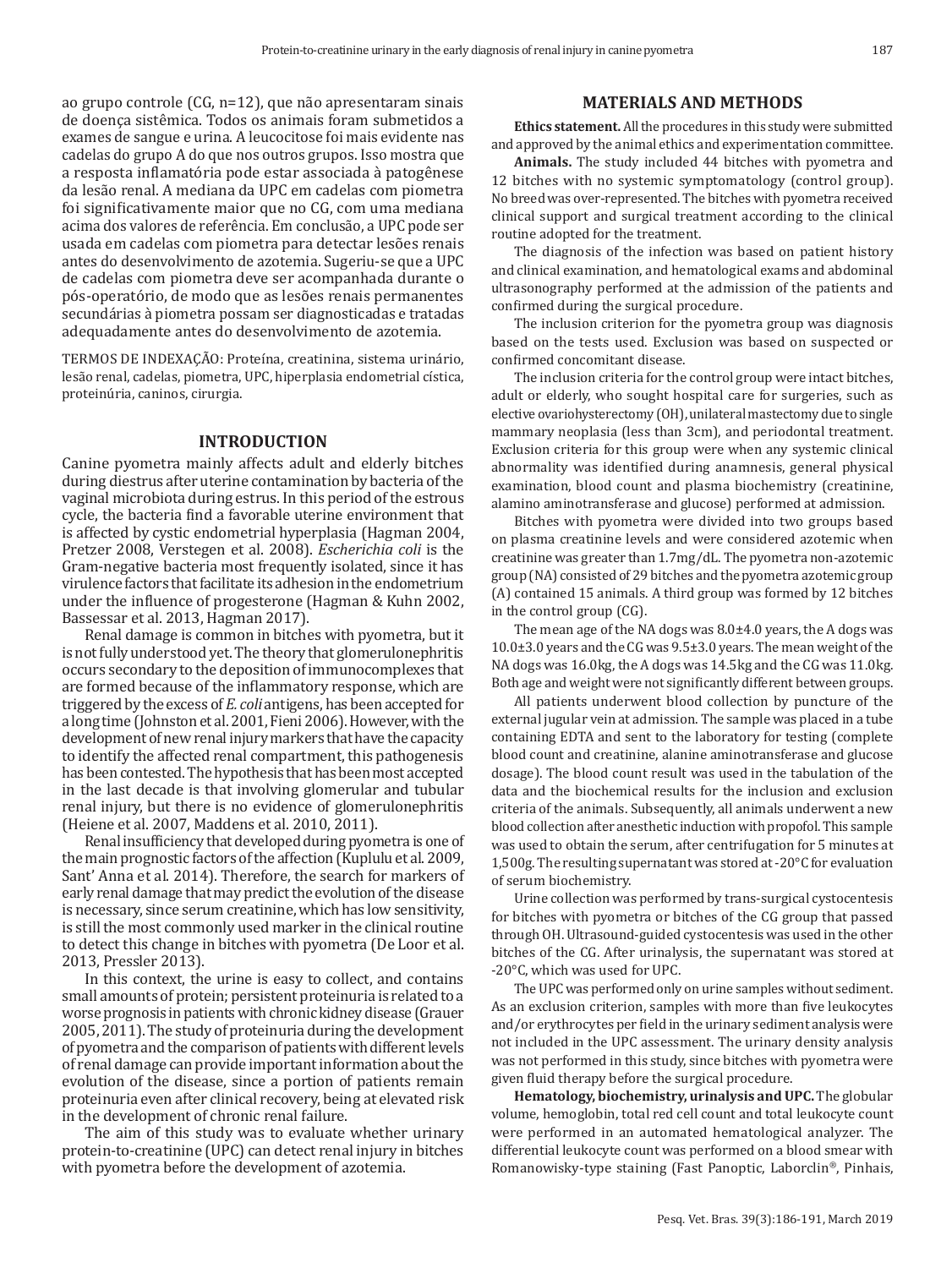Brazil) together with platelet estimation, which was averaged over five observed fields.

The determination of alanine aminotransferase (ALT), alkaline phosphatase (ALP), urea, creatinine and urinary creatinine were performed by the kinetic method. Proteins were determined by the biuret method for total protein, the colorimetric method using pyrogallol red for urinary protein and the colorimetric method for albumin, all with spectrophotometer reading (BS-120 Mindray®, China). The UPC was calculated by dividing the urinary protein by the urinary creatinine (Thrall 2007).

The urinalysis was performed to evaluate the urinary sediment, which was obtained after centrifugation for 5 minutes at 1,500g and visualization of the sediment under a Neubauer camera microscopy. RBCs, leukocytes and bacteria were expressed in number per field.

**Statistical analysis.** The variables were analyzed using the statistical program Bioestat 5.0. Variables were tested for distribution by the Shapiro Wilk test. ANOVA followed by Tukey's test compared the variables with normal distribution (red blood cells, hematocrit and hemoglobin). Variables that did not present a normal distribution (albumin, total proteins, ALT, FA, urea, creatinine, urinary protein, urinary creatinine and UPC) were compared by the Kruskal Wallis test followed by the Dunn test. The level of significance was p<0,05.

## **RESULTS**

Hematological parameters were different between the groups of bitches with pyometra and the CG (Table 1). Among the hematological variables of the red series, the number of red blood cells, the hemoglobin level and the globular volume were smaller in the NA and A groups compared to the control group, but there was no difference between the NA and A groups. The median, total leukocytes, segmented neutrophils and band neutrophils were significantly higher in bitches with pyometra than in the CG. In addition, the median total and segmented leukocytes of group A were higher than in the NA group. The number of lymphocytes and platelets was not different between the groups, although the median number of platelets in group A was lower than the normal reference value for the canine species (Thrall 2007).

Among the biochemical parameters, serum albumin was significantly lower in dogs with pyometra than in the CG group, but there was no difference between the NA and A groups (Table 2).

The urinary creatinine concentration was significantly higher in the control group than in the NA group, but there was no difference between the NA and A groups. On the other hand, the concentration of the urinary protein of group A was higher than in the NA group and in the CG group (Table 3).

The median of the UPC in the control group was 0.23, ranging from 0.14 to 0.49. Therefore, all patients presented with a UPC within the reference values (Table 3). The NA group had a median UPC of 0.95, ranging from 0.02 to 5.53. In this group, 8/21 (38.1%) presented a UPC <0.5, 4/21 (19%), ranging from 0.5 to 1, while 9/21 (42.8%) presented UPC >1.

#### **DISCUSSION**

Studies comparing the erythrogram parameters between bitches with pyometra and healthy bitches also have found similar findings (Hagman et al. 2006, Emanuelli et al. 2012). Bitches with pyometra developed mild to moderate anemia, since the mean globular volume of the NA and A groups were smaller than the bitches of the CG and lower than the reference values (Table 1). Anemia in canine pyometra is due to endotoxemia and sepsis secondary to uterine infection, which promotes decreased red blood cell survival and decreased bone marrow response to erythropoietin and is usually classified as moderate, aregenerative, normocytic and normochromic anemia (Pretzer 2008, Verstegen et al. 2008).

Leukocytosis in pyometra is characterized by an important regenerative deviation marked by the presence of rods in the circulation in response to infection, although in severe and/or chronic cases, leucopenia with degenerative deviation can be observed, indicating bone marrow depletion (Emanuelli et al. 2012, Hagman 2017). Acute renal disease may be due to decreased tissue perfusion associated with septic shock, and ischemic processes usually lead to tubular renal damage, as this part of the nephron is more metabolically active (Grauer 2005). Therefore, the association of more

**Table 1. Erythrogram variables, expressed as the mean and standard deviation and leukocytes, expressed as median, minimum and maximum, and compared between the non-azotemic pyometra, azotemic pyometra and control groups**

| Non-azotemic                   | Azotemic                  | Control                |
|--------------------------------|---------------------------|------------------------|
| $(n = 29)$                     | $(n = 15)$                | $(n = 12)$             |
| $5.05 \ (\pm 1.90)^{\text{A}}$ | 5.45 $(\pm 1.50)^{A}$     | 7.27 $(\pm 1.09)^{B}$  |
| $10.7 \pm 4.2^{\text{A}}$      | $11.6 \pm 3.1^{\text{A}}$ | $16.1 \pm 2.1^{\circ}$ |
| $33.8 \pm 8.2^{\text{A}}$      | $33.4 \pm 9.0^{\text{A}}$ | $47.1 \pm 5.9^{\circ}$ |
| 26.400 <sup>A</sup>            | 43.500 <sup>B</sup>       | 8.650 <sup>c</sup>     |
| $(9,100-75,600)$               | $(18,700-101,300)$        | $(5,500-16,660)$       |
| 18.427 <sup>A</sup>            | 35.002 <sup>B</sup>       | 6.142c                 |
| $(3,549-70.560)$               | $(10, 285 - 75, 975)$     | $(3,294-13,446)$       |
| 760 <sup>A</sup>               | $1.347^{\rm A}$           | $0^{\text{B}}$         |
| $(0-11,022)$                   | $(0-15, 195)$             | $(0-282)$              |
| 2.526                          | 2.694                     | 1.494                  |
| $(1,088-7,384)$                | $(959-9, 117)$            | $(880-2,852)$          |
| 225,000                        | 166,000                   | 250,000                |
| $(28,000-990,000)$             | $(39,000-897,000)$        | $(102,000-382,000)$    |
|                                |                           |                        |

A, B, C Different letters between columns show significant difference.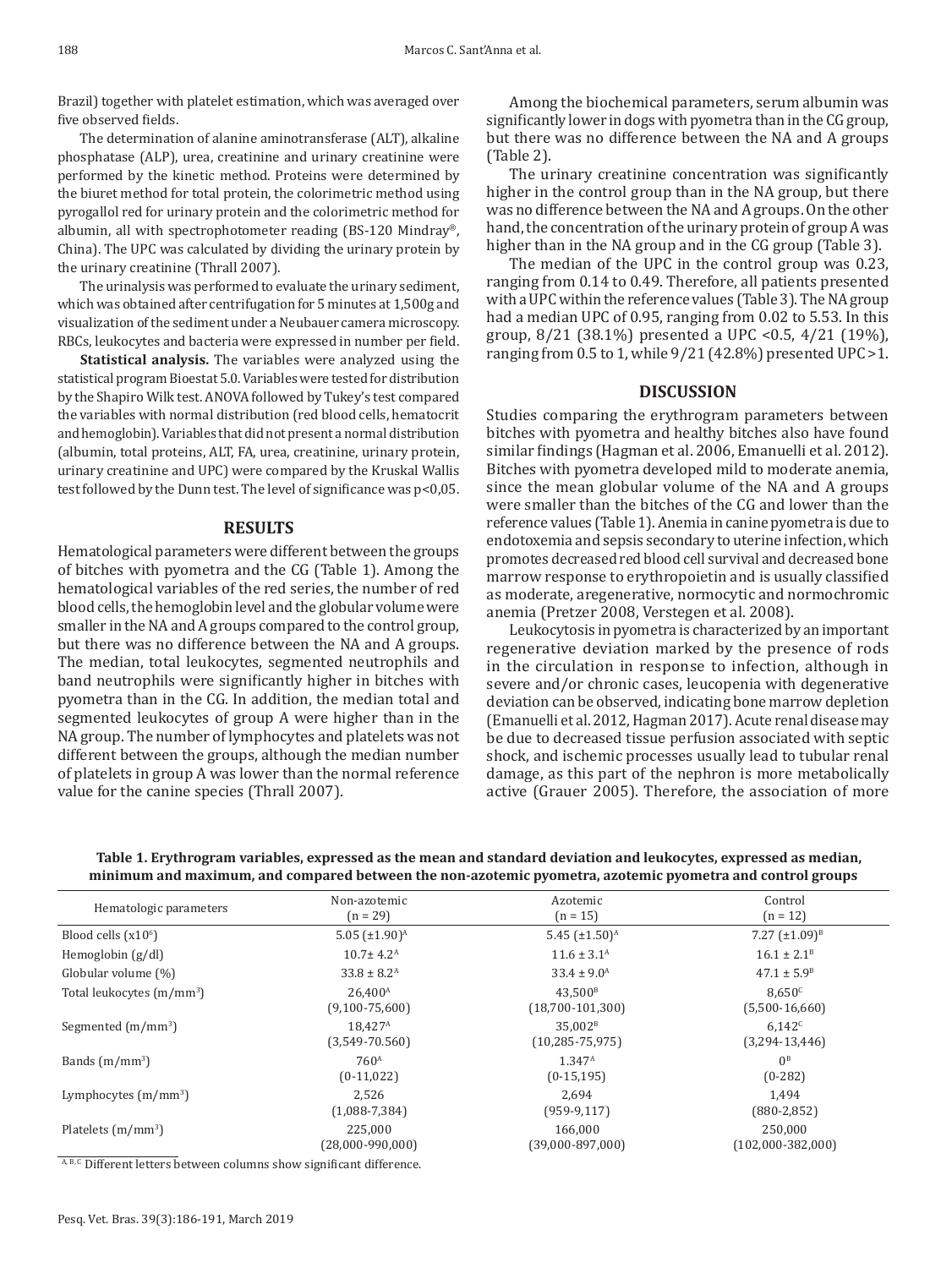| Table 2. Biochemical variables expressed in median, minimal and maximal and compared between the non-azotemic,<br>azotemic and control groups |                  |                       |                  |  |  |  |
|-----------------------------------------------------------------------------------------------------------------------------------------------|------------------|-----------------------|------------------|--|--|--|
| Biochemical parameters                                                                                                                        | Non-azotemic     | Azotemic              | Control          |  |  |  |
|                                                                                                                                               | $(n = 29)$       | $(n = 15)$            | $(n = 12)$       |  |  |  |
| $\sin\left(\frac{g}{dl}\right)$                                                                                                               | 1.6 <sup>A</sup> | 1.7 <sup>A</sup>      | 2.2 <sup>B</sup> |  |  |  |
|                                                                                                                                               | $(1.2 - 3.7)$    | $(1.0-2,7)$           | $(1.3 - 2.7)$    |  |  |  |
| proteins (g/dl)                                                                                                                               | 6.3              | 6.3                   | 5.4              |  |  |  |
|                                                                                                                                               | $(4.4 - 10.5)$   | $(3.6 - 9.7)$         | $(3.6 - 6.8)$    |  |  |  |
| /L)                                                                                                                                           | 81               | 142                   | 33.5             |  |  |  |
|                                                                                                                                               | $(36-1, 173)$    | $(30-942)$            | $(22-500)$       |  |  |  |
| J/L)                                                                                                                                          | 11 <sup>A</sup>  | <b>7</b> <sup>A</sup> | $32.5^B$         |  |  |  |

(2-316)

3.3<sup>B</sup> (1.5-11.1)

115B (53-445)

# **Table 2. Biochemica**

 $A, B, C$  Different letters between columns show significant difference.

Creatinine  $(mg/dl)$  0.9<sup>A</sup>

Urea (mg/dl) 27<sup>A</sup>

(4-95)

 $(0.5 - 1.5)$ 

(19-59)

Albumin  $(g/dl)$ 

 $FA(U/L)$ 

ALT $(U/L)$ 

Total proteins (g/dl) 6.3

| Table 3. Urinary parameters, expressed as median, minimum and maximum, and compared between the non-azotemic, |
|---------------------------------------------------------------------------------------------------------------|
| azotemic, and control groups                                                                                  |

| Urinary parameters         | Non-azotemic      | Azotemic           | Control           |
|----------------------------|-------------------|--------------------|-------------------|
|                            | $(n = 21)$        | $(n = 6)$          | $(n = 11)$        |
| Urinary creatinine (mg/dl) | $42.5^{\text{A}}$ | $85^{AB}$          | 145 <sup>B</sup>  |
|                            | $(7.5-175)$       | $(27.5 - 217.5)$   | $(40-345)$        |
| Urinary protein (mg/dl)    | $34.4^A$          | $114.4^{B}$        | 38.3 <sup>A</sup> |
|                            | $(1.2 - 167.2)$   | $(79, 4 - 252, 3)$ | $(10.4 - 97.6)$   |
| <b>UPC</b>                 | $0.95^{A}$        | 1.67 <sup>A</sup>  | 0.23 <sup>B</sup> |
|                            | $(0.02 - 5.53)$   | $(0.52 - 3.02)$    | $(0.14 - 0.49)$   |

 $^{\mathtt{A},\mathtt{B},\mathtt{C}}$  Different letters between columns show significant difference.

severe leukocytosis in azotemic patients found in this study may indicate that renal hypo-perfusion secondary to sepsis is an important mechanism of worsening renal injury in bitches with pyometra.

Dogs with sepsis may develop thrombocytopenia due to the formation of platelet aggregates secondary to the action of lipopolysaccharides and interaction with neutrophils (Li& Chan 2016), justifying the findings about lymphocytes and platelets.

Hypoalbuminemia in bitches is an inflammatory condition of infectious origin, mainly by Gram-negative bacteria, which may occur secondary to decreased liver production and/or increased vascular permeability, both due to the release of endotoxins (Greiner et al. 2008).

The difference found in creatinine and urea values between groups NA and A was expected, since the groups were formed based on creatinine values (Table 2). This is the differential of this study, with a significant number of bitches with non-azotemic and azotemic pyometra. Therefore, this allows the evaluation of UPC as a marker for early renal damage in bitches with pyometra.

Kidney damage caused during canine pyometra has long been credited to the formation of immune complexes in the circulation and subsequent deposition in the basement membrane of the glomerulus, causing glomerulonephritis (Johnston et al. 2001, Fieni 2006). However, this concept has been well-studied. Through the histopathological analysis of renal biopsies and the use of biomarkers of renal injury, studies have found that the renal compartment that is most affected in bitches with pyometra are tubular cells, and that the glomerular changes are similar to those found in healthy bitches of the same age group (Heiene et al. 2001, Zaragoza et al. 2004, Heiene et al. 2007, Maddens et al. 2010).

Serum creatinine and urinalysis are the methods used in clinical practice to detect and assess the extent of renal damage. However, serum creatinine increase and renal inability to concentrate urine only occurs after severe renal impairment. In addition to being less sensitive methods, they do not differentiate tubular and glomerular renal damage (Pressler 2013). On the other hand, proteinuria may indicate renal damage prior to the development of azotemia in dogs with chronic kidney disease and serves as an indicator to determine the severity of renal disease, which can be determined by UPC (Grauer 2005). In this study, the urinary creatinine concentration was significantly higher in the control group than in the NA group, but there was no difference between the NA and A groups. On the other hand, the concentration of the urinary protein of group A was higher than in the NA group and in the CG group (Table 3). These results have shown that proteinuria in bitches with pyometra and renal insufficiency is more evident, and reflects the severity of renal damage in group A. Renal proteinuria may be triggered by increased glomerular filtration of plasma proteins associated with intraglomerular hypertension, the

(16-168)

0.7A  $(0.3 - 1.6)$ 

 $40<sup>c</sup>$ (25-96)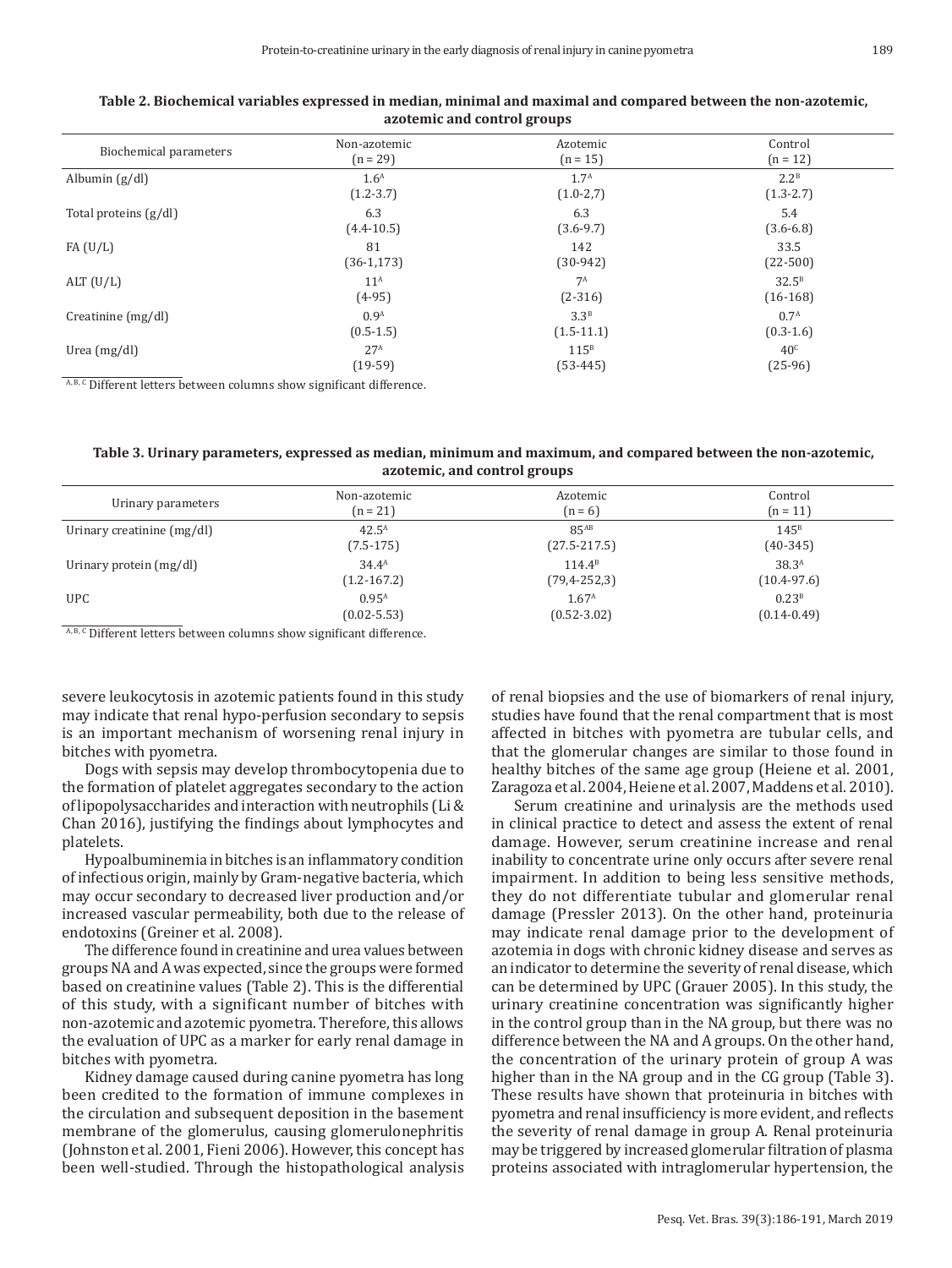presence of immunocomplexes, vascular inflammation in the glomerular capillaries, or structural defects in the basement membrane of the glomerulus. In addition, proteinuria may be tubular in origin, resulting in decreased tubular reabsorption of the plasma filtrate (De Loor et al. 2013).

Most of the time, dogs are considered to have proteinuria when the UPC >0.5. A UPC of 0.5 to 1 is usually associated with proteinuria of tubular origin and UPC >1 is associated with glomerular proteinuria (Grauer 2011, De Loor et al. 2013). The UPCs results show that bitches with pyometra without renal insufficiency have high UPC, most of them suggestive of glomerular lesion (42.8%) and 19% suggestive of tubular lesions. However, 38.1% were not considered proteinuric when we evaluated the UPC. This demonstrates the need for the use of more sensitive renal injury markers than the UPC for such patients, preventing false negative results.

In group A, the median UPC was 1.67 and ranged from 0.52 to 3.02. In this group A, none of the bitches presented UPC <0.5, 2/6 (33.3%) presented UPC between 0.5 and 1, and 4/6 (66.6%) presented UPC >1. These results demonstrate that when azotemic, bitches with pyometra show more evident proteinuria of glomerular origin.

Most bitches with pyometra of in both groups (NA and A) presented a UPC above the reference values for the species and significantly higher than the CG. Therefore, the UPC can be used to detect early renal damage in bitches with pyometra. Since UPC is a fast method and has lower cost, it should be used in the clinical routine for both early diagnosis of kidney injury in bitches with pyometra and in follow-up after clinical recovery from the infectious disease. As such, the bitches may become proteinuric and are more likely to develop chronic kidney failure if not treated correctly. Maddens et al. (2011) studied some markers of early renal damage in bitches with pyometra, and among them UPC. They also found a significant difference between the pyometra and control groups. The pyometra group was not separated in azotemic and non-azotemic dogs and it was not possible to evaluate if the UPC could detect renal damage before the development of azotemia.

# **CONCLUSIONS**

The UPC can be used in bitches with pyometra to detect renal damage before the development of azotemia.

In addition, we suggest that bitches that had pyometra are followed up by urinalysis and UPC during the postoperative period, aiming at the diagnosis of permanent renal lesions.

As such, these patients will be treated properly prior to the development of azotemia, increasing the survival and quality of life of patients.

#### **REFERENCES**

- Bassessar V., Verma Y. & Swamy M. 2013. Antibiogram of bacterial species isolated from canine pyometra. Vet. World 6(8):546-549. [<http://dx.doi.](https://doi.org/10.5455/vetworld.2013.546-549) [org/10.5455/vetworld.2013.546-549>](https://doi.org/10.5455/vetworld.2013.546-549)
- De Loor J., Daminet S., Smets P., Maddens B. & Meyer E. 2013. Urinary biomarkers for acute kidney injury in dogs. J. Vet. Intern. Med. 27(5):998- 1010. [<http://dx.doi.org/10.1111/jvim.12155>](https://doi.org/10.1111/jvim.12155) [<PMid:23952327>](https://www.ncbi.nlm.nih.gov/entrez/query.fcgi?cmd=Retrieve&db=PubMed&list_uids=23952327&dopt=Abstract)
- Emanuelli M.P., Martins D.B., Wolkmer P., Antoniazzi A.Q., Emanuelli T., de Vargas A.C. & dos Anjos Lopes S.T. 2012. Complete blood count, total plasma protein, neutrophil oxidative metabolism, and lipid peroxidation

in female dogs with pyometra associated with *Escherichia coli.* Comp. Clin. Pathol. 21(3):309-313. [<http://dx.doi.org/10.1007/s00580-010-1097-](https://doi.org/10.1007/s00580-010-1097-z)z.

- Fieni F. 2006. Patologia de los ovários y el útero, p.75-89. In: Wanke M.M. & Gobello C. Reproduccion en Caninos y Felinos Domesticos. Ed. Inter-Médica, Buenos Aires.
- Grauer G.F. 2005. Early detection of renal damage and disease in dogs and cats. Vet. Clin. N. Am., Small. Anim. Pract. 35(3):581-596[. <PMid:15833560>](https://www.ncbi.nlm.nih.gov/entrez/query.fcgi?cmd=Retrieve&db=PubMed&list_uids=15833560&dopt=Abstract)
- Grauer G.F. 2011. Proteinuria: measurement and interpretation. Topics Companion Anim. Med. 26(3):121-127. [<http://dx.doi.org/10.1053/j.](https://doi.org/10.1053/j.tcam.2011.04.002) [tcam.2011.04.002>](https://doi.org/10.1053/j.tcam.2011.04.002) [<PMid:21782142>](https://www.ncbi.nlm.nih.gov/entrez/query.fcgi?cmd=Retrieve&db=PubMed&list_uids=21782142&dopt=Abstract)
- Greiner M., Wolf G. & Hartmann K. 2008. A retrospective study of the clinical presentation of 140 dogs and 39 cats with bacteraemia. J. Small Anim. Pract. 49(8):378-383. [<http://dx.doi.org/10.1111/j.1748-5827.2008.00546.x>](https://doi.org/10.1111/j.1748-5827.2008.00546.x) [<PMid:18422500>](https://www.ncbi.nlm.nih.gov/entrez/query.fcgi?cmd=Retrieve&db=PubMed&list_uids=18422500&dopt=Abstract)
- Hagman R. 2004. New aspects of canine pyometra: studies on epidemiology and pathogenesis. Doctoral Dissertation, Swedish University of Agricultural Sciences, Uppsala. 55p.
- Hagman R. 2017. Canine pyometra: what is new? Reprod. Domest. Anim. 52(Suppl.2):288-292. [<PMid:27807901>](https://www.ncbi.nlm.nih.gov/entrez/query.fcgi?cmd=Retrieve&db=PubMed&list_uids=27807901&dopt=Abstract)
- Hagman R. & Kuhn I. 2002. *Escherichia coli* strains isolated from the uterus and urinary bladder of bitches suffering from pyometra: Comparison by restriction enzyme digestion and pulsed-field gel electrophoresis. Vet. Microbiol. 84(1/2):143-153. [<http://dx.doi.org/10.1016/S0378-](https://doi.org/10.1016/S0378-1135(01)00449-7) [1135\(01\)00449-7>](https://doi.org/10.1016/S0378-1135(01)00449-7) [<PMid:11731167>](https://www.ncbi.nlm.nih.gov/entrez/query.fcgi?cmd=Retrieve&db=PubMed&list_uids=11731167&dopt=Abstract)
- Hagman R., Kindahl H., Fransson B.A., Bergstrom A., Holst B.S. & Lagerstedt A.S. 2006. Differentiation between pyometra and cystic endometrial hyperplasia/mucometra in bitches by prostaglandin F2α metabolite analysis. Theriogenology 66(2):198-206. [<http://dx.doi.org/10.1016/j.](https://doi.org/10.1016/j.theriogenology.2005.11.002) [theriogenology.2005.11.002>](https://doi.org/10.1016/j.theriogenology.2005.11.002) [<PMid:16375957>](https://www.ncbi.nlm.nih.gov/entrez/query.fcgi?cmd=Retrieve&db=PubMed&list_uids=16375957&dopt=Abstract)
- Heiene R., Kristiansen V., Teige J. & Jansen J.H. 2007. Renal histomorphology in dogs with pyometra and control dogs, and long term clinical outcome with respect to signs of kidney disease. Acta Vet. Scand. 49(1):13. [<http://](https://doi.org/10.1186/1751-0147-49-13) [dx.doi.org/10.1186/1751-0147-49-13>](https://doi.org/10.1186/1751-0147-49-13) [<PMid:17480218>](https://www.ncbi.nlm.nih.gov/entrez/query.fcgi?cmd=Retrieve&db=PubMed&list_uids=17480218&dopt=Abstract)
- Heiene R., Moe L. & Molmen G. 2001. Calculation of urinary enzyme excretion, with renal structure and function in dogs with pyometra. Res. Vet. Sci. 70(2):129-137. [<http://dx.doi.org/10.1053/rvsc.2000.0451>](https://doi.org/10.1053/rvsc.2000.0451) [<PMid:11356092>](https://www.ncbi.nlm.nih.gov/entrez/query.fcgi?cmd=Retrieve&db=PubMed&list_uids=11356092&dopt=Abstract)
- Johnston S.D., Kustritz M.V.R. & Olson P.N.S. 2001. Canine and Feline Theriogenology. W.B. Saunders, Philadelphia. 592p.
- Kuplulu S., Vural M.R., Demirel A., Polat M. & Akçay A. 2009. The comparative evaluation of serum biochemical, haematological, bacteriological and clinical findings of dead and recovered bitches with pyometra in the postoperative process. Acta Vet. 59(2/3):193-204.
- Li R.H.L. & Chan D.L. 2016. Evaluation of platelet function using multiple electrode platelet aggregometry in dogs with septic peritonitis. J. Vet. Emerg. Crit. Care, San Antonio, 26(5):630-638. [<PMid:27428542>](https://www.ncbi.nlm.nih.gov/entrez/query.fcgi?cmd=Retrieve&db=PubMed&list_uids=27428542&dopt=Abstract)
- Maddens B., Daminet S., Smets P. & Meyer E. 2010. *Escherichia coli* pyometra induces transient glomerular and tubular dysfunction in dogs. J. Vet. Intern. Med. 24(6):1263-1270. [<http://dx.doi.org/10.1111/j.1939-1676.2010.0603.](https://doi.org/10.1111/j.1939-1676.2010.0603.x) [x>](https://doi.org/10.1111/j.1939-1676.2010.0603.x) [<PMid:21039862>](https://www.ncbi.nlm.nih.gov/entrez/query.fcgi?cmd=Retrieve&db=PubMed&list_uids=21039862&dopt=Abstract)
- Maddens B., Heiene R., Smets P., Svensson M., Aresu L., van der Lugt J., Daminet S. & Meyer E. 2011. Evaluation of kidney injury in dogs with pyometra based on proteinuria, renal histomorphology, and urinary biomarkers. J. Vet. Intern. Med. 25(5):1075-1083. [<http://dx.doi.org/10.1111/j.1939-1676.2011.0772.](https://doi.org/10.1111/j.1939-1676.2011.0772.x) [x>](https://doi.org/10.1111/j.1939-1676.2011.0772.x) [<PMid:21848947>](https://www.ncbi.nlm.nih.gov/entrez/query.fcgi?cmd=Retrieve&db=PubMed&list_uids=21848947&dopt=Abstract).
- Pressler B.M. 2013. Clinical approach to advanced renal function testing in dogs and cats. Vet. Clin. N. Am., Small Anim. Pract. 43(6):1193-1208. [<http://dx.doi.org/10.1016/j.cvsm.2013.07.011>](https://doi.org/10.1016/j.cvsm.2013.07.011) [<PMid:24144085>](https://www.ncbi.nlm.nih.gov/entrez/query.fcgi?cmd=Retrieve&db=PubMed&list_uids=24144085&dopt=Abstract)